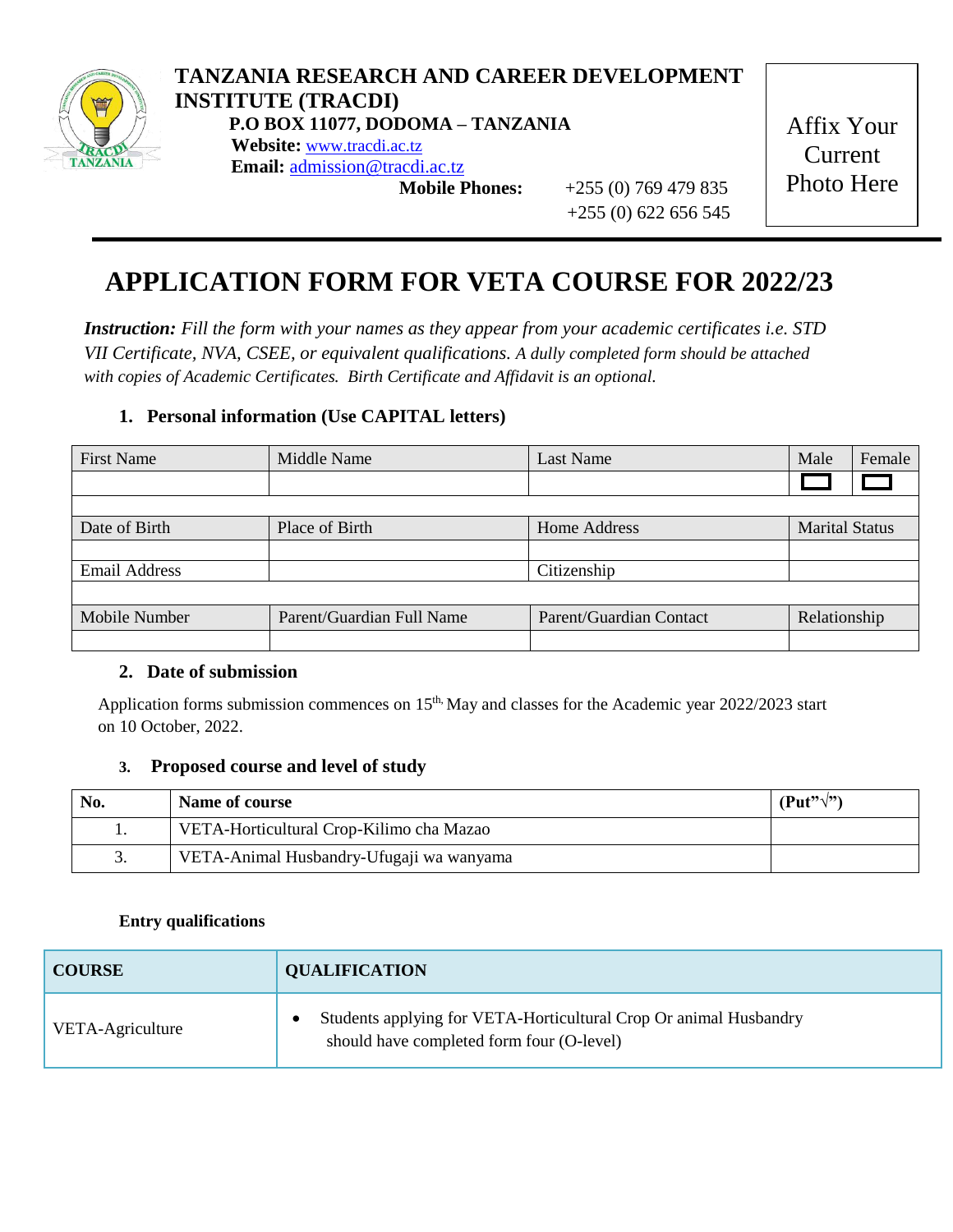#### **4. Education background**

#### **Certificate of Primary Education Examination**

- A. Name of School ……………………………………………………………
- B. Region ………………………………………........................................
- C. Year Completed ……………………………………………………….

### **Certificate of Secondary Education Examination (CSEE) (***Tick if you have attended)*

| Name of School<br>Index number |       | <b>Year Completed</b> | Division |       |
|--------------------------------|-------|-----------------------|----------|-------|
| Subject                        | Grade | <b>Subject</b>        |          | Grade |
|                                |       |                       |          |       |
|                                |       |                       |          |       |
|                                |       |                       |          |       |
|                                |       |                       |          |       |

#### **5. Fee structure of TRACDI for 2022/23**

| <b>Item</b>                     | <b>VETA</b>               |                         |              |  |
|---------------------------------|---------------------------|-------------------------|--------------|--|
|                                 | <b>Horticultural Crop</b> | <b>Animal Husbandry</b> | Horticulture |  |
| Tuition Fee                     | 400,000                   | 400,000                 | 400,000      |  |
| <b>Student Identity Card</b>    | 2,500                     | 2,500                   | 2,500        |  |
| <b>Registration Fee</b>         | 2,500                     | 2,500                   | 2,500        |  |
| <b>Student Organization Fee</b> | 5,000                     | 5,000                   | 5,000        |  |
| <b>Medical Fee</b>              | 20,000                    | 20,000                  | 20,000       |  |
| <b>Practical Fee</b>            | 50,000                    | 50,000                  | 50,000       |  |
| <b>Total</b>                    | 480,000                   | 480,000                 | 480,000      |  |

*Note: Accommodation is free for all students.*

**Strictly no Cash payment is allowed to anybody, TRACDI will not be responsible for such Cash payment for whatever the reason you will tell**.

Pay in respective banks only

Students should come with a mattress of  $2^{1/2}$  x 6 ft (**Futi mbili na nusu upana kwa futi sita urefu**)

**6. TERMS OF PAYMENTS**